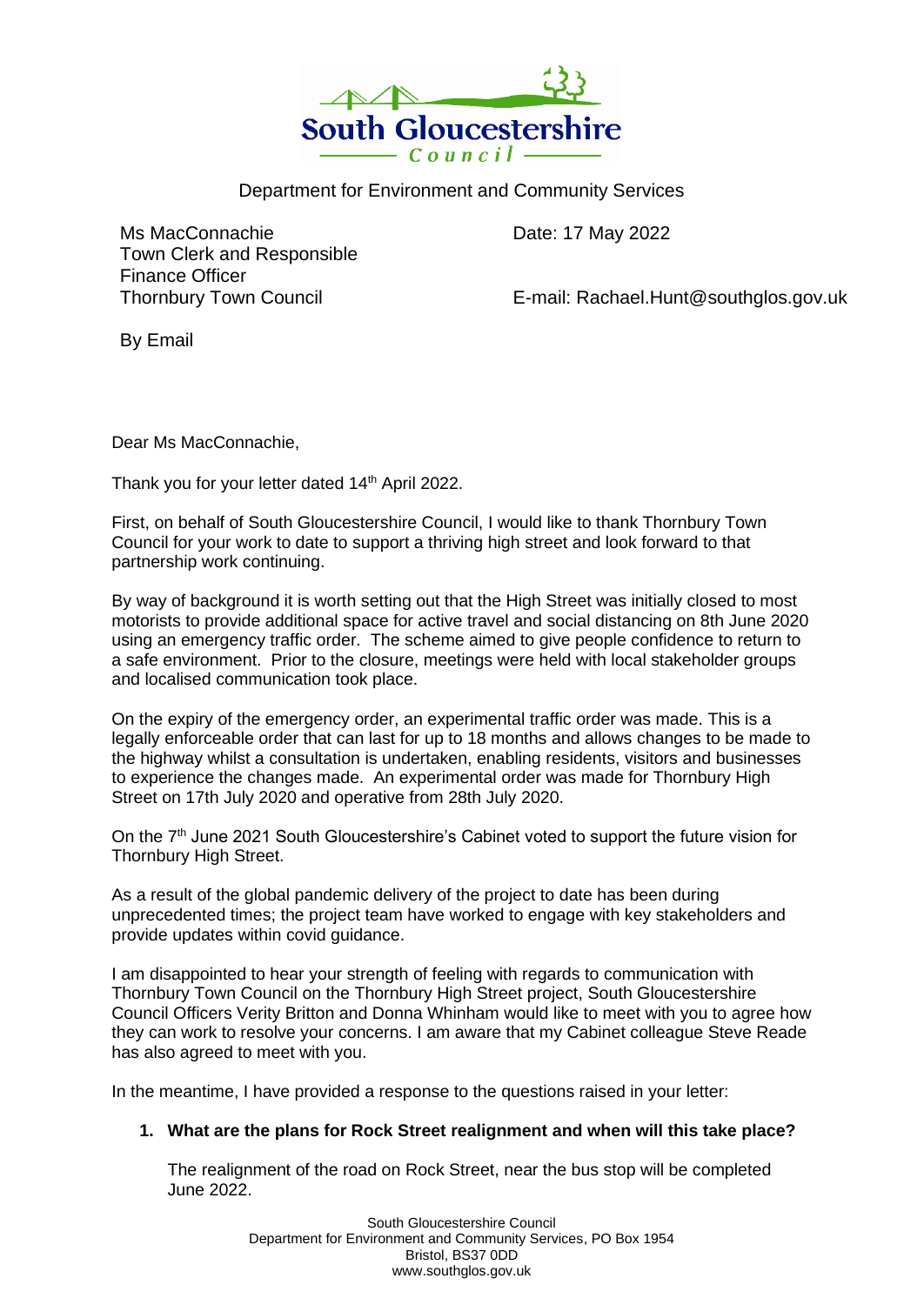## **2. What were the results of any air quality tests on Rock Street?**

The finalised 2021 data is not yet available unfortunately. As soon as it is available, we will let you know. The monitoring data will be published in the Air Quality Annual Status Report due this summer.

In the meantime, however, the results of monitoring in previous years and "raw" data for 2021 gives a good indication of whether there is an air quality problem in the area. The council have monitored nitrogen dioxide in Thornbury High Street (Site 11) for a number of years and the results for 2015 - 2020 are shown in the table below.

| Site<br>No. | <b>Site Name</b>           | Annual mean $NO2$ concentration ( $\mu$ g/m <sup>3</sup> ) |      |      |      |      |      |
|-------------|----------------------------|------------------------------------------------------------|------|------|------|------|------|
|             |                            | 2015                                                       | 2016 | 2017 | 2018 | 2019 | 2020 |
| 11          | Thornbury - High<br>Street | 25.5                                                       | 26.8 | 25.6 | 24.7 | 24.2 | 14.7 |

The results show the annual average nitrogen dioxide  $(NO<sub>2</sub>)$  levels are well below the national target of 40  $\mu q/m^3$  at this site in all these years. In 2020, the nitrogen dioxide levels fell by nearly 40% compared to 2019 due to the Covid-19 pandemic restrictions and the closure of Thornbury High Street to vehicles. The raw 2021 data indicates similarly low levels to those monitored in 2020.

While there is no previous data for the new monitoring site in Rock Street (site 187) set up in February 2021 following the changes to the High Street, the raw 2021 data indicates the annual average nitrogen dioxide levels are also likely to be well below the national target  $(40 \mu g/m^3)$ . It is acknowledged that the pandemic restrictions in 2021 would have reduced traffic volumes, so the monitoring in Rock Street will remain in place to assess any potential ongoing impacts of the changed traffic movements in the town centre, although it is not anticipated that air quality will be significantly affected.

#### **3. The situation on Castle Court is unacceptable and dangerous. Whilst the Traffic Order means that road marks are not compulsory, so I understand, enforcement will be difficult as most of the parking issues are 24 hours. When will the yellow lines be reinstated?**

The council are aware of the issues caused by parking on Castle Court, the new Traffic Regulation Orders were introduced on the 17<sup>th</sup> January 2022. We have experienced some delays with the signing and lining; however, I am pleased to confirm that this work is now complete. Our Civil Enforcement team have been notified and have started enforcement of the new restrictions. Initially this will be using warning notices and giving information to the public to ensure that they understand the new rules, after a couple of weeks they will issue Penalty Charge Notices. Once this happens, we are confident that the parking situation in Castle Court will return to what it once was when the double yellow lines were in place, we will monitor and review the situation further. Unfortunately, any new restrictions take time to bed in and regular visitors to the area will need time to adapt to the new rules.

Information on the restricted parking zone can be found in this frequently asked questions document

[https://beta.southglos.gov.uk/static/9f63a3f8b2caf2a0b92e50a8d36c5730/Frequently](https://beta.southglos.gov.uk/static/9f63a3f8b2caf2a0b92e50a8d36c5730/Frequently-Asked-Questions-V3.pdf) [-Asked-Questions-V3.pdf](https://beta.southglos.gov.uk/static/9f63a3f8b2caf2a0b92e50a8d36c5730/Frequently-Asked-Questions-V3.pdf)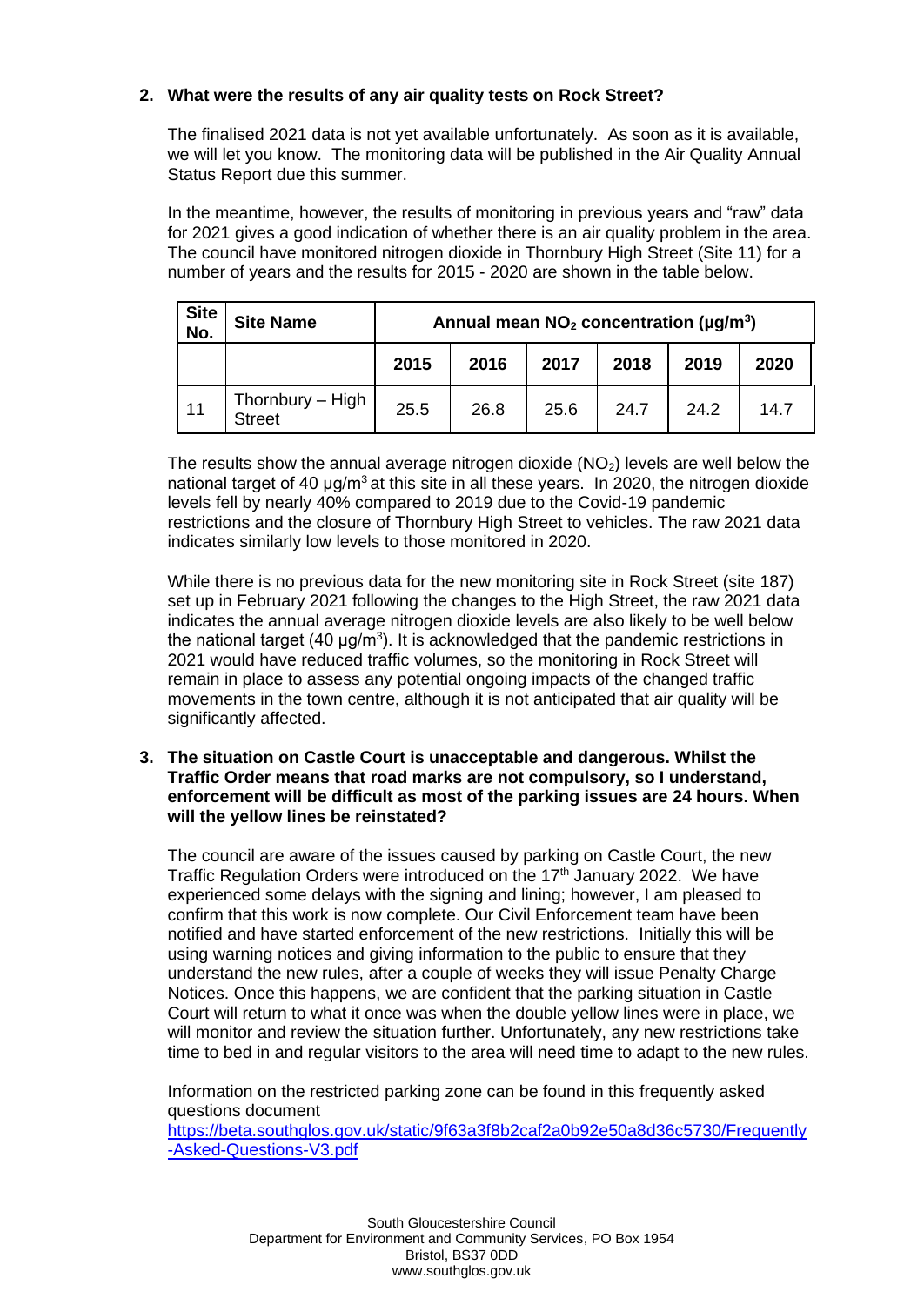**4. Thornbury in Bloom own a number of hanging basket poles on the High Street, but these are currently being used by South Gloucestershire Council to place street signs. When will these signs be removed so that the hanging baskets can be displayed?** 

The council were made aware of an issue that has now been resolved.

### **5. Local businesses use the old pavement to leave their dustbins and leave litter in bags. This has a negative impact on the street scene. Will this be addressed?**

Please provide more detail on the specific locations in Thornbury so that Waste Management can visit and take action where appropriate.

### **6. What is the plan for maintaining the planters?**

The council have awarded Thornbury in Bloom funding to maintain the planters.

### **7. Regarding the arrangement of planters outside the Malthouse, South Gloucestershire Council were going to review the design in that area. What progress has been made on this?**

The current outdoor seating licence expires September 2022.

Street Licencing and the project team are engaging with local businesses to understand their requirements for outdoor seating in the permanent scheme.

### **8. South Gloucestershire Council undertook to approach the community bus company to see if they would provide a bus service up the high street. Has this been progressed?**

The project team met with Four Towns Community Transport who confirmed that they regularly pick up and drop off passengers on Thornbury High Street.

### **9. South Gloucestershire has cited national figures when talking about improving retail figures. Do you have any local evidence?**

Please provide clarification on this question.

**10. The recent update from Donna Whinham and Verity Britton said that the oneway system would be enforced by the police and use of CCTV. Please can you provide specific details on the how enforcement will work? What arrangements will there be for enforcement in the evenings?** 

The new Traffic Regulation Orders were introduced on the 17<sup>th</sup> January 2022. South Gloucestershire Council are working with key stakeholders to implement, monitor and enforce the new scheme.

### **11. The Prezzo outdoor space appears to have been abandoned. Have you engaged Prezzo, and other tenants regarding such spaces, and what is the outcome on this? If the retailers do not have any plans for this area, do you have any plans for licensing to other businesses.**

The current outdoor seating licence expires September 2022.

Street Licencing and the project team are engaging with local businesses to understand their requirements for outdoor seating in the permanent scheme.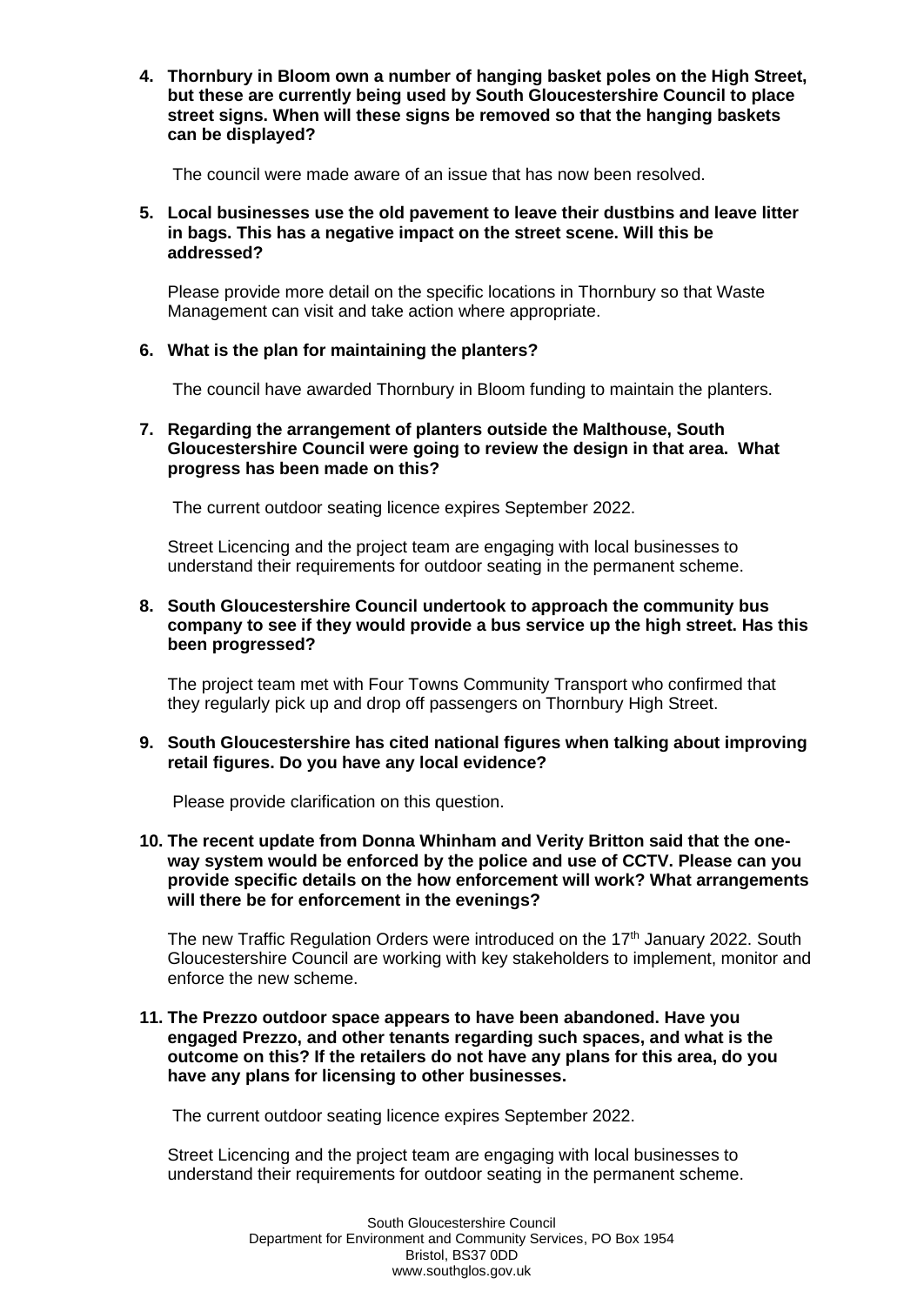**12. At the last update provided by South Gloucestershire Council to our Planning and Town Development Committee on 29 March there was still no news on whether buses will return to the High Street nor how will they be accommodated if they do return. It is not acceptable to say, as was said at the meeting, that buses (if they do return) will simply stop in the middle of a oneway street with all the hold ups for other traffic that this would entail. To do so seems to risk (perhaps this is South Gloucestershire Council's intended outcome?) inviting the bus operators to decide not to return to the High Street. Will you be providing specific laybys for buses, so they do not block the roads?** 

The council are working with public transport operators and the West of England Combined Authority (who are the transport authority for our area) to facilitate the return of bus services to Thornbury High Street; initial conversations suggest that services are likely to return once the construction on the High Street is complete. To date, public transport providers have responded positively to the opportunity to service Thornbury High Street.

The permanent bus stop and shelter on Thornbury High Street will be outside of Costa, the bus stop location is on the latest High Street plan (released March 2022).

The bus cage will be marked in the single carriageway outside of Costa. Any traffic that drives through the High Street while the bus is loading, and un-loading must wait for the bus to finish boarding. Traffic movement through the High Street has significantly reduced.

**13. South Gloucestershire Council's business case to obtain funding for the High Street project appears to assume that that an additional 2,000 walking/cycling trips of 1.1 miles to and from the High Street would occur as a result of the implementation of the scheme. Where is the evidence for this assumption and were any surveys taken prior to covid to form a base against which future walking/cycling activity can be judged?** 

The business case has been through WECA full assurance to confirm the benefits associated with the delivery of the scheme.

**14. South Gloucestershire Council seem to have assumed that a third of the £6 million claimed financial benefit from the High Street scheme comes from relieving traffic congestions at junctions elsewhere in the town. Whilst the Town Council have already asked for, and would welcome action taken, to reduce traffic congestion at junctions in the town, the reality of the situation is that the current level of congestion has been brought about by South Gloucestershire Council's decision to close the High Street to through traffic. Please give your view on this.**

The pedestrian prioritisation scheme on the High Street has currently resulted in some displaced traffic trips. The permanent scheme will deliver active and sustainable initiatives that will reduce congestion, improve air quality, alongside physical and mental health benefits.

In summary, we recognise that there is more work to do with you along with residents and businesses as we continue to implement our agreed vision for the high street and to help it thrive into the future. The unprecedented funding package for the high street, alongside investment in Thornbury's schools (notably Castle and Marlwood) and in purchasing the Thornbury Hospital site demonstrates our commitment as a council to support an exciting future for the town.

> South Gloucestershire Council Department for Environment and Community Services, PO Box 1954 Bristol, BS37 0DD www.southglos.gov.uk